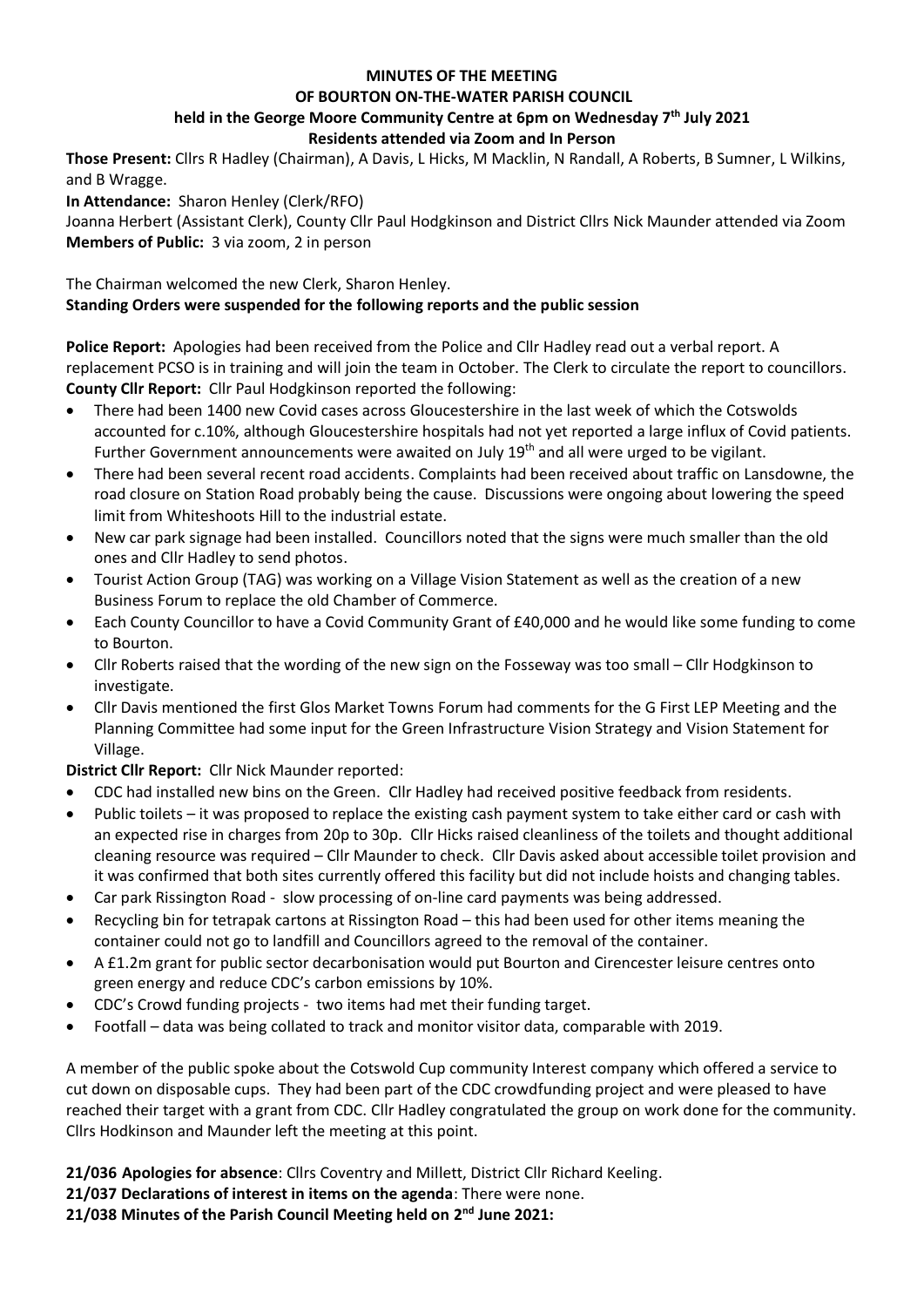Cllr Sumner proposed that 21/029 be amended with the following - removal of washbasins "At the end of the tenancy the Council will not require reinstatement" and "Council decided not to approve signature of a Deed of Covenant until next meeting because it had not been presented in time for inclusion in the agenda. It will be held over to the July meeting". Cllr Roberts proposed that 21/029 line 3 to read "18 months". Cllr Davis proposed that 21/027 to read "Cllr Davis to assist the Clerk to refine the distribution list for this area"

Amendments proposed by Cllr Hadley, seconded by Cllr Macklin and unanimously APPROVED.

# **21/039 Matters arising**:

- Cllrs Hadley and Hicks met teachers and pupils from Bourton Primary School Year 5 on 9th June in response to complaints about plastic pollution. They advised about new bins in village, discussed further actions being taken by the Council and gave recommendations for actions by pupils.
- To note that the Council's membership of CPRE has been confirmed. Noted.
- Cllr Davis requested a review of Standing Orders to include ex officio membership of committees. To be discussed by F&GP Committee for approval at full Council.
- **21/040 Planning Committee**: Cllr Davis gave a verbal report on the minutes of 23<sup>rd</sup> June and the following was discussed:
- Consider application 21/02235/TCONR Old Dower House, Foxes Close: T1 Eucalyptus Fell Tree is poor form/Poor union and unsuitable species for location (circulated) and agree Council's response. Cllr Davis proposed that the Council support the felling of this tree, seconded by Cllr Hadley and unanimously APPROVED.
- To note that a Planning Workshop is to be held on Friday 2<sup>nd</sup> July. A full report will be submitted to the next Planning Committee meeting. Cllr Davis to circulate a draft response to the Green Infrastructure Strategy Report for all councillors for comment due to timescales and Planning Committee to respond.
- To note that the 2013 Decision Notice and supporting documents have been sent to the Manager of Manor Fields. Noted.
- Cllr Davis requested a brief training session on licensing by CDC or GAPTC. The Clerk/Cllr Davis to follow up.
- Cllr Sumner requested that councillors were sent all committee agendas and this was agreed.
- **21/041 Village Environment Committee**: Cllr Roberts as Vice Chairman ran through the minutes from 9th June.
- Christmas Display. To approve a budget of £500 for the purchase of 12 sets of replacement tree lights in accordance with the quote dated 7 June (circulated). Proposed by Cllr Roberts, seconded by Cllr Hadley and unanimously APPROVED.
- To note that the Contract for the Maintenance Operative has been amended as requested by the Committee and started on 1 July 2021. Noted.
- The Coronation benches currently stored in the Cemetery shed councillors wished to give these to Bourton Vale Cricket Club with a request that they were used and kept within the village. Cllr Davis proposed to gift the benches along with this request and remove them from the Asset Register, Cllr Hicks seconded and APPROVED by a majority vote.
- Christmas Light switching on date Cllr Davis suggested arranging for the first Saturday in December-to be discussed at a later meeting.
- Signage about dogs on the Village Green the Clerk to add this to the next Council agenda.
- Cllr Davis noted that she had external contacts for acquiring quarry stone for Clapton Row Green. To be discussed on a future agenda.
- 21/042 Highways Committee: Cllr Roberts gave a verbal report from the meeting on 14<sup>th</sup> June.
- Approve a contribution of £500 towards the cost of the bollards on Rissington Road. The work was expected to cost £10,000 with CDC contributing £7,500 and GCC at least £2,000. Cllr Roberts proposed to offer £500, Cllr Randall seconded and unanimously APPROVED.
- Accessibility Audit. Note that one quote (considerably in excess of budget) has been received (circulated) and a second is being sought. It was noted that this had also been discussed by the Y&W Committee. Cllr Davis had met with Inclusion Gloucestershire who produced a much lower quote. As Y&W Committee already had a grant for this work Cllr Davis proposed for that committee to take this work forwards and to work with Inclusion Gloucestershire as the audit provider to work up grant bids. The actual spend to be approved by full Council at a later date. Seconded by Cllr Hadley and APPROVED by a majority vote.
- Cllrs Roberts and Hadley had visited local businesses regarding A-boards and other advertising material and received a largely positive response to their requests.
- Dropped kerb in Copins Court. The Clerk had chased this request with Highways.
- **21/043 Youth & Well-being Committee**: Cllr Hicks gave a verbal report from the 14th June meeting.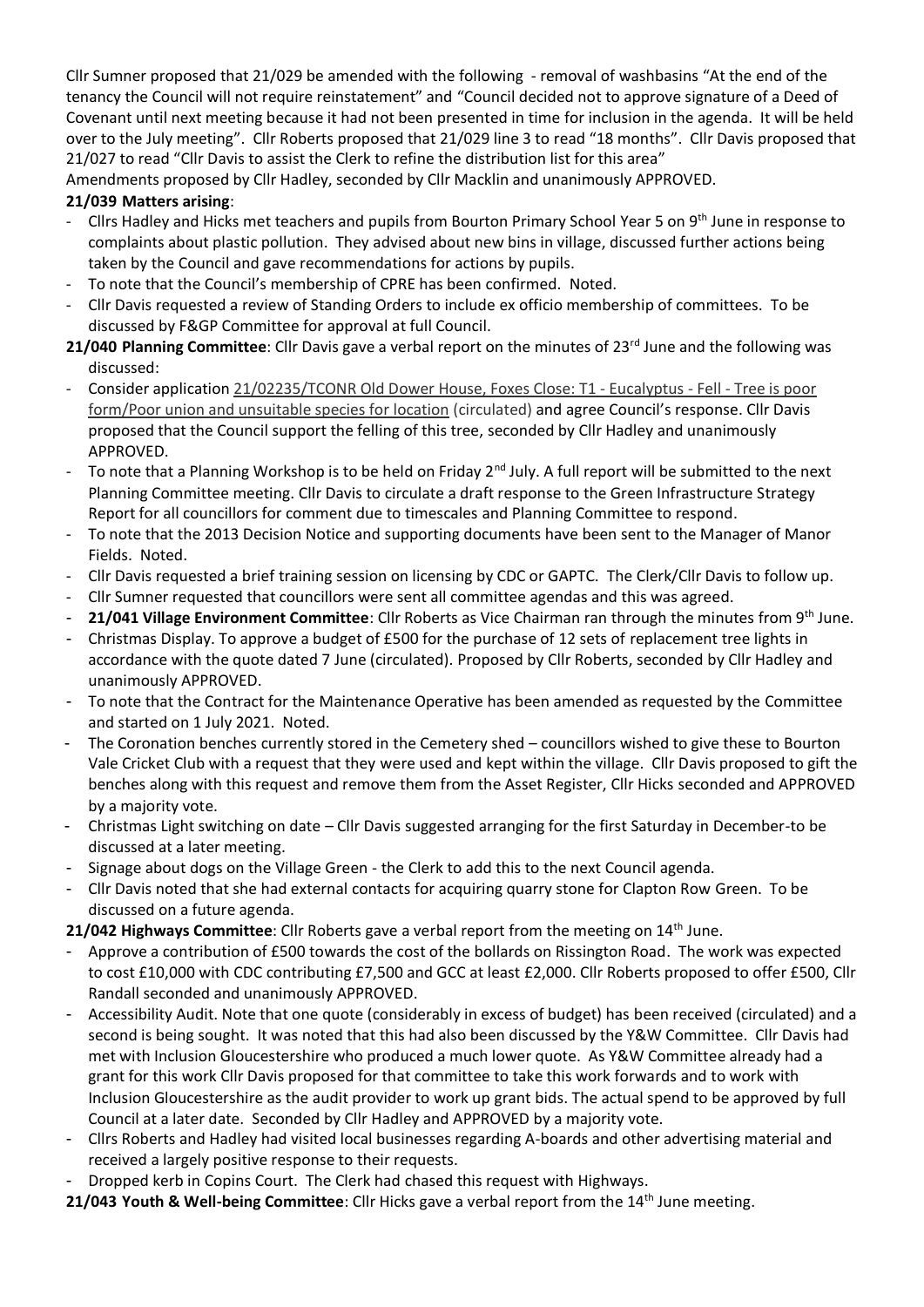- To approve the award of the contract for the new play equipment to Kompan subject to a variation in the specification (a single zip wire instead of a double zip wire) to deliver the project within the agreed budget of £74.4K (circulated). Proposed by Cllr Hicks, seconded by Cllr Hadley and APPROVED.
- To approve revised projection specification from Play Gloucestershire (circulated) to include 5 Stepping Out sessions at cost of (£955), 22 After School play sessions (£5,368) and 2 half day play sessions (£645). Total cost £6,977. The 7<sup>th</sup> July session had been cancelled which would slightly reduce the cost. Cllr Hicks proposed to accept the specification, seconded by Cllr Davis and unanimously APPROVED. Cllr Davis proposed the Clerk to sign the SLA, seconded by Cllr Hadley and unanimously APPROVED
- To consider giving delegated powers to the Clerk to allow the use of Council's land where no costs are incurred. It was confirmed this would usually be for events at The Naight and Melville and the Clerk would work with the relevant committee chairman. Proposed by Cllr Hicks, seconded by Cllr Hadley and unanimously APPROVED.
- Councillors to notify the Assistant Clerk if they wish to attend a playground inspection seminar in August. David Perry had been booked to attend this session. It was agreed that Cllr Hicks and Davis would attend at a cost of £45 each.
- Cllr Davis was involved in several projects including Dementia Friendly Bourton and was arranging defibrillator training.
- Cllrs Randall and Wilkins raised concerns about the Council's liability in respect of course content when arranging training courses. Cllr Hadley outlined the insurer's previous advice that the training provider should be asked to provide their public, employer and professional indemnity insurance which would cover any training provided.
- **21/044 Community Centre Committee**: Cllr Sumner verbally reported and the following was discussed:
- Approve signing of Deed of Covenant in accordance with the Council Standing Orders (circulated). Cllr Sumner outlined that this was an enabling document so the solicitors could liaise with GCC to progress the matter as around £12,000 was still owed to the Council. Cllr Sumner proposed, Cllr Hadley seconded and it was unanimously APPROVED for the Clerk as Proper Officer and Cllr Sumner to sign the Deed.
- To approve retrospectively the location of CDC's shed. Proposed by Cllr Sumner, seconded by Cllr Roberts and unanimously APPROVED. The Clerk to ensure that CDC were aware of the correct location.

**21/045 Village Green Bookings**: Noted that there were no new applications to consider.

- **21/046 Finance**:
- Consider and approve the schedules of payments up to  $7<sup>th</sup>$  July 2021 (circulated). Proposed by Cllr Hadley, seconded by Cllr Hicks and unanimously APPROVED.
- Authorise cheques to be signed at the meeting and BACS payments to be ratified. Proposed by Cllr Hadley, seconded by Cllr Hicks and unanimously APPROVED.
- Note the bank reconciliation dated 1<sup>st</sup> June, the Summary Report dated 1<sup>st</sup> July and the Financial Forecast dated 1<sup>st</sup> July (all circulated). Noted.
- Note approval of cost of £25 for GAPTC Training course for Cllr Hicks (approved using Clerk's delegated authority given timescale for booking to be confirmed). Noted.

**21/047 Reports from representatives on Outside Bodies**: Receive reports, for information only. Cllr Davis to send reports to the Clerk for circulation and to be included as appendices to the minutes.

**21/048 Correspondence**: Receive correspondence received since the last meeting and agree actions, as required.

- Cotswold School Year 10 work experience placement. To note a place has been offered on 15/16<sup>th</sup> and 19/20<sup>th</sup> July 2021. Noted.
- Superintendent Kath Davis' presentation to GAPTC 27 May (circulated). Attended by Cllrs Davis and Roberts.
- NALC Chief Executive's Bulletin dated 4 June (circulated). Cllr Davis was attending a meeting on the government's 'Levelling Up' proposals. All were invited to submit any ideas to her.
- GCC Highways update re duck sign (circulated).
- Letter about speeding traffic using Meadow Way to be considered by Highways Committee.
- Letter from resident of Clapton Row Green to be considered by VEC Cttee.

# **21/049 Any Other Business**:

- Cllr Wragge noted that voluntary PCSOs were being sought.
- Cllr Davis highlighted the current appeal for foster carers and the CDC Litter Survey to be returned by 6<sup>th</sup> August.
- Cllr Hadley updated that GCC were looking at removing the new bus shelter on Meadow Way and re-siting near to the school.

21/050 Next Meeting: Wednesday 4<sup>th</sup> August 2021 at 7.00pm at The George Moore Community Centre. **Public Session: Standing Orders were suspended.**